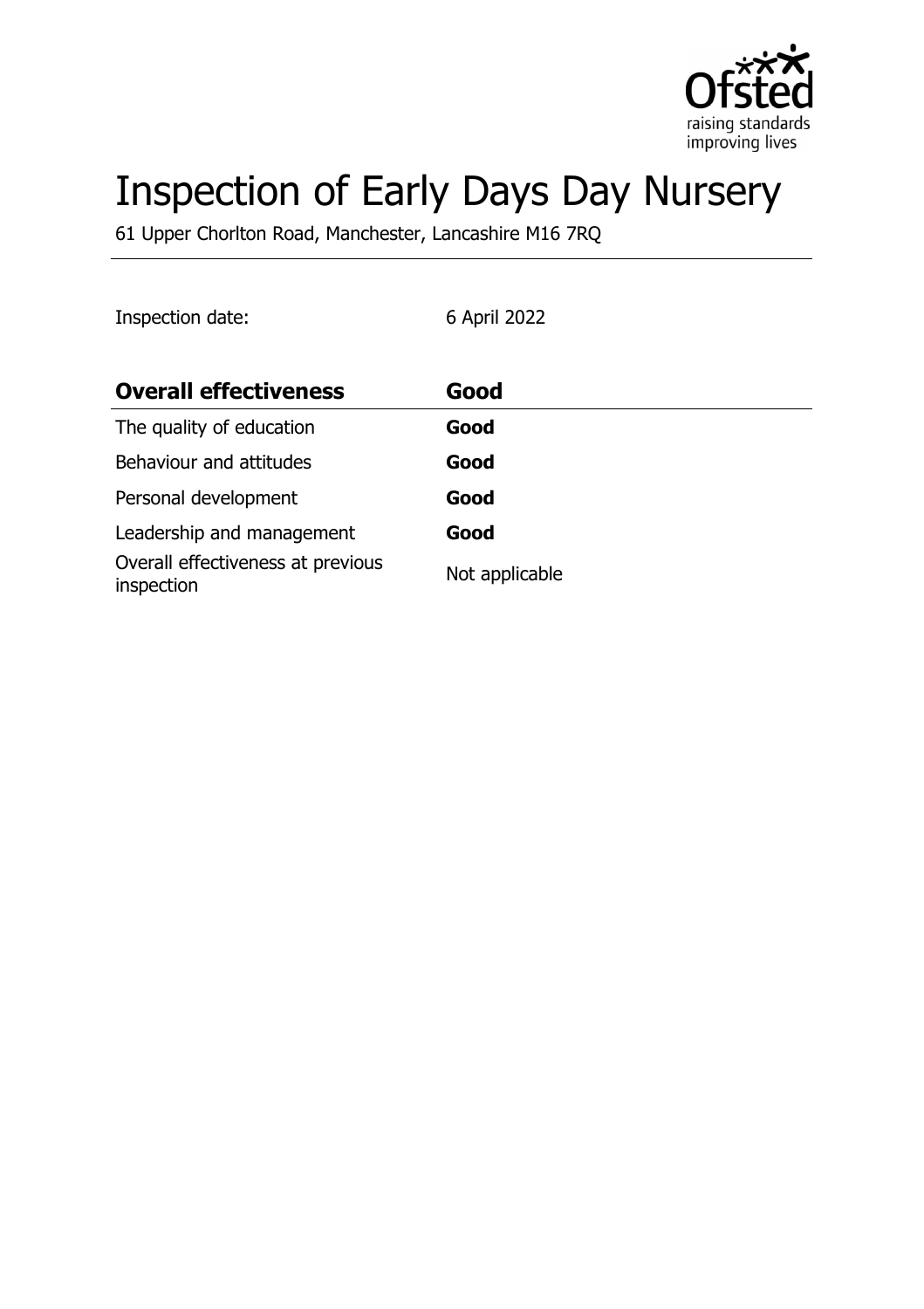

# **What is it like to attend this early years setting?**

#### **The provision is good**

Children are happy and safe at this good nursery. They show resilience while adapting to new routines due to the COVID-19 pandemic. For example, children leave their parents with ease at the entrance and staff check their temperature. An effective key-person system helps staff get to know children and meet their individual needs, including helping them to settle during the induction period. Staff teach children about different emotions to help them to understand and regulate their feelings. Children learn to share toys and show kindness to their friends.

Children demonstrate positive attitudes towards their learning. For example, babies show engagement as they develop their small-muscle skills while making marks using chunky chalks. Older children learn to use tweezers to pick up small 'chicks'. Babies explore the sounds that different objects and musical instruments can make. They develop their imaginations while pretending to speak on the toy telephone, saying 'bye' as they put it down. Outdoors, children develop their largemuscle skills and coordination while using vehicles. They show good spatial awareness and balance as they run and chase bubbles to stamp on them. Babies learn how to climb up steps to use the low-level slide.

#### **What does the early years setting do well and what does it need to do better?**

- Leaders aim to 'give every child the best possible start in life' and in their education. Self-evaluation includes the views of staff, children and parents. This helps leaders to reflect on the nursery and identify areas to further improve.
- $\blacksquare$  Children, including those with special educational needs and/or disabilities, make good progress. Overall, children access a curriculum which follows their interests and builds on what they already know and can do. That said, staff do not always plan and implement the curriculum with precision, to sequentially build the knowledge and skills that children need to acquire. For example, staff sometimes expect children to recognise written numbers which are too high for their individual levels of development. Sometimes, staff expect children to hold pencils to write, when their hand muscles are not quite ready.
- Staff promote children's communication, language and literacy skills well. They foster a love of books by reading stories and singing songs to children. Staff encourage children to repeat words to grow their vocabulary. For example, staff sing 'Twinkle, twinkle, little star', and babies repeat the word 'star'. Staff use key words in children's home languages to help them to feel included. These language-rich opportunities help children, including those who speak English as an additional language, to develop a good grasp of English.
- n Children learn about similarities and differences between themselves and others. For example, staff teach them about festivals such as Easter and Ramadan. Children show an interest in the roadworks outside the nursery, so staff take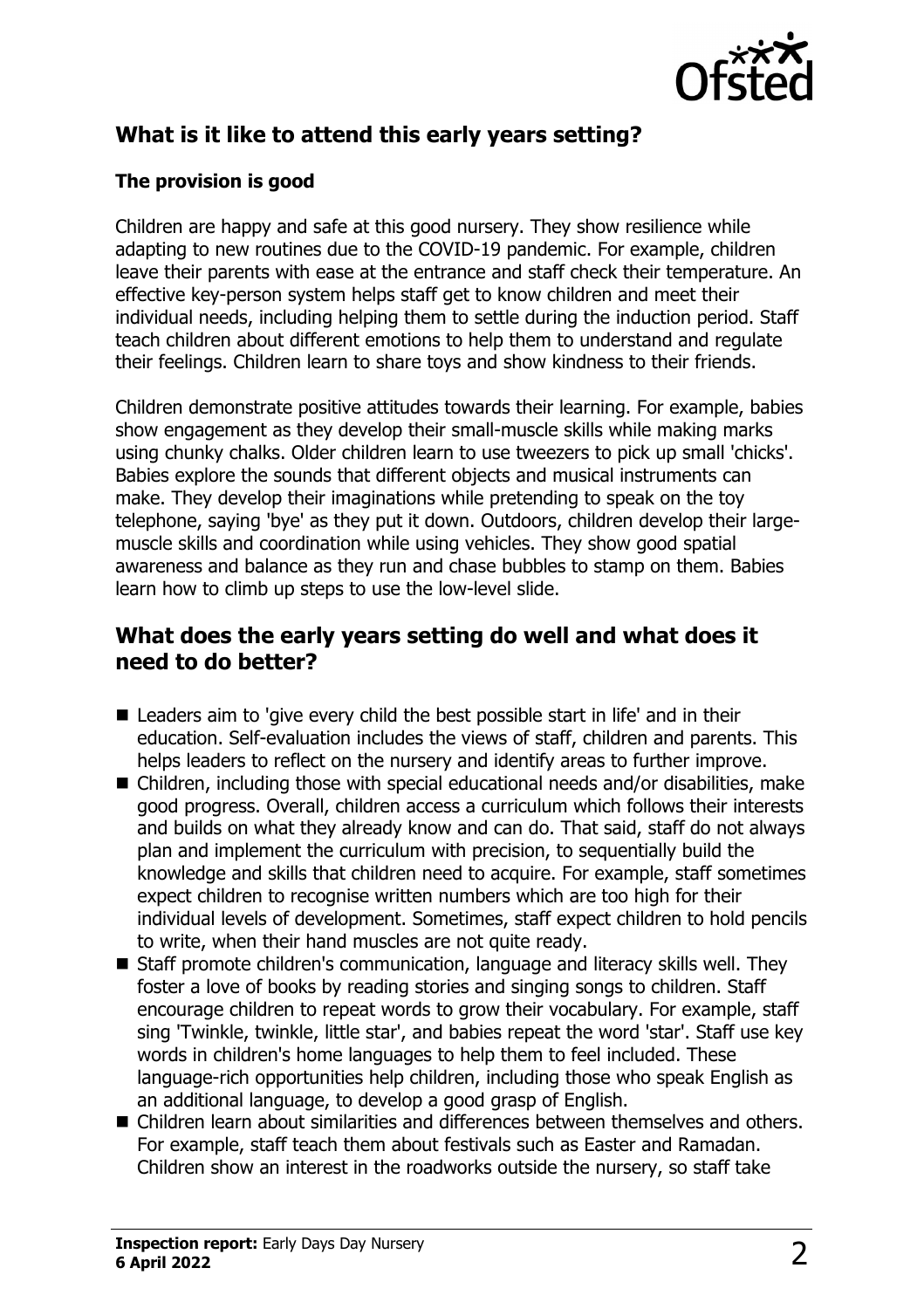

them to meet the builders and learn about their jobs. These opportunities help to prepare children for life in the society in which they belong.

- Care practices are good. For example, staff promote children's independence. Children learn to drink water from cups, eat healthy food using cutlery and brush their own teeth. They learn good manners and show curiosity towards visitors.
- Partnership working is strong. Leaders engage well with external professionals. They make links with other settings to support children in their eventual move to school. Parents comment that their children are well looked after and make good progress, for example in their speaking skills. Parents value the information that staff provide about their children's care and learning.
- $\blacksquare$  Staff well-being is a priority for leaders. Staff report that leaders support them and that initiatives, such as 'employee of the month', help them to feel appreciated. Leaders ensure that staff keep up to date with mandatory training. However, the programme of professional development and support which leaders provide for staff is not precise. It does not sharply focus on helping them to further develop their knowledge and skills to raise the quality of their practice.

## **Safeguarding**

The arrangements for safeguarding are effective.

Staff complete thorough risk assessments to check that the premises are safe and secure. Robust arrangements for the recruitment of staff ensure that they are suitable to work with children. Leaders make sure that staff have an up-to-date knowledge of child protection and safeguarding. Staff have a good understanding of how to keep children safe. They know the referral procedure and the steps to take, should there be concerns around children's welfare or a colleague's conduct. Staff understand safeguarding issues, such as county lines and spiritual possession. They know the possible signs which may indicate sexual abuse or female genital mutilation.

## **What does the setting need to do to improve?**

#### **To further improve the quality of the early years provision, the provider should:**

- $\blacksquare$  plan and implement the curriculum with more precision, to sequentially build the knowledge and skills that children need to acquire
- $\blacksquare$  strengthen the programme of professional development and support for staff, to further develop their knowledge and skills to raise the quality of their practice.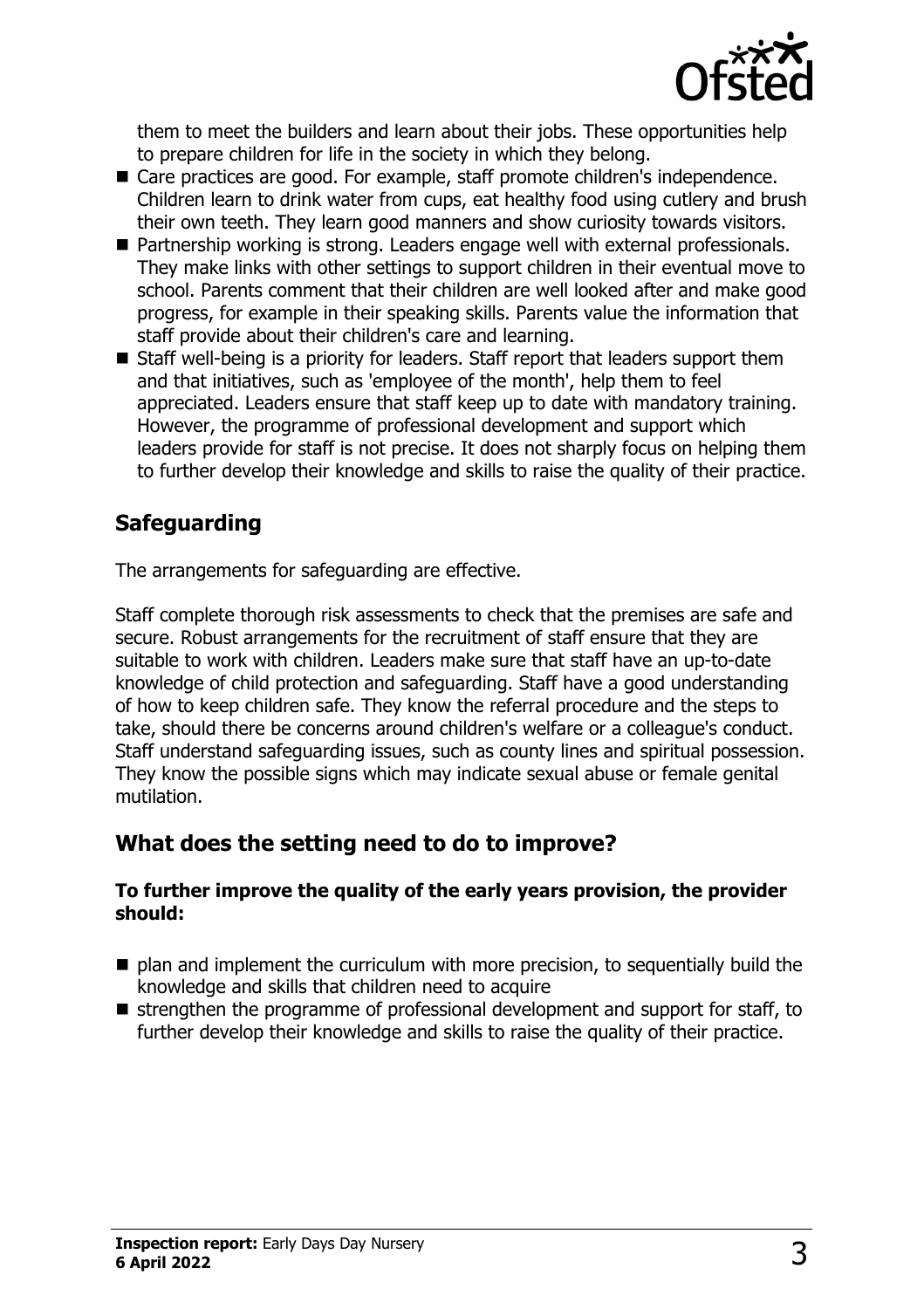

| <b>Setting details</b>                         |                                                                                      |
|------------------------------------------------|--------------------------------------------------------------------------------------|
| Unique reference number                        | 2519733                                                                              |
| <b>Local authority</b>                         | Manchester                                                                           |
| <b>Inspection number</b>                       | 10206188                                                                             |
| <b>Type of provision</b>                       | Childcare on non-domestic premises                                                   |
| <b>Registers</b>                               | Early Years Register, Compulsory Childcare<br>Register, Voluntary Childcare Register |
| Day care type                                  | Full day care                                                                        |
| Age range of children at time of<br>inspection | $0$ to $4$                                                                           |
| <b>Total number of places</b>                  | 90                                                                                   |
| Number of children on roll                     | 41                                                                                   |
| Name of registered person                      | Eduworld Ltd                                                                         |
| Registered person unique<br>reference number   | 2519732                                                                              |
| Telephone number                               | 01612644268                                                                          |
| Date of previous inspection                    | Not applicable                                                                       |

#### **Information about this early years setting**

Early Days Day Nursery registered in 2019 and is situated in Whalley Range, Manchester. They nursery employs 11 members of staff. Of these, eight hold early years qualifications at level 2 and above. This includes three members of staff who are qualified at level 6. The nursery opens Monday to Friday from 7.30am to 6pm, all year round, except for bank holidays and one week at Christmas. The nursery provides funded early education for two-, three- and four-year-old children.

#### **Information about this inspection**

**Inspector** David Lobodzinski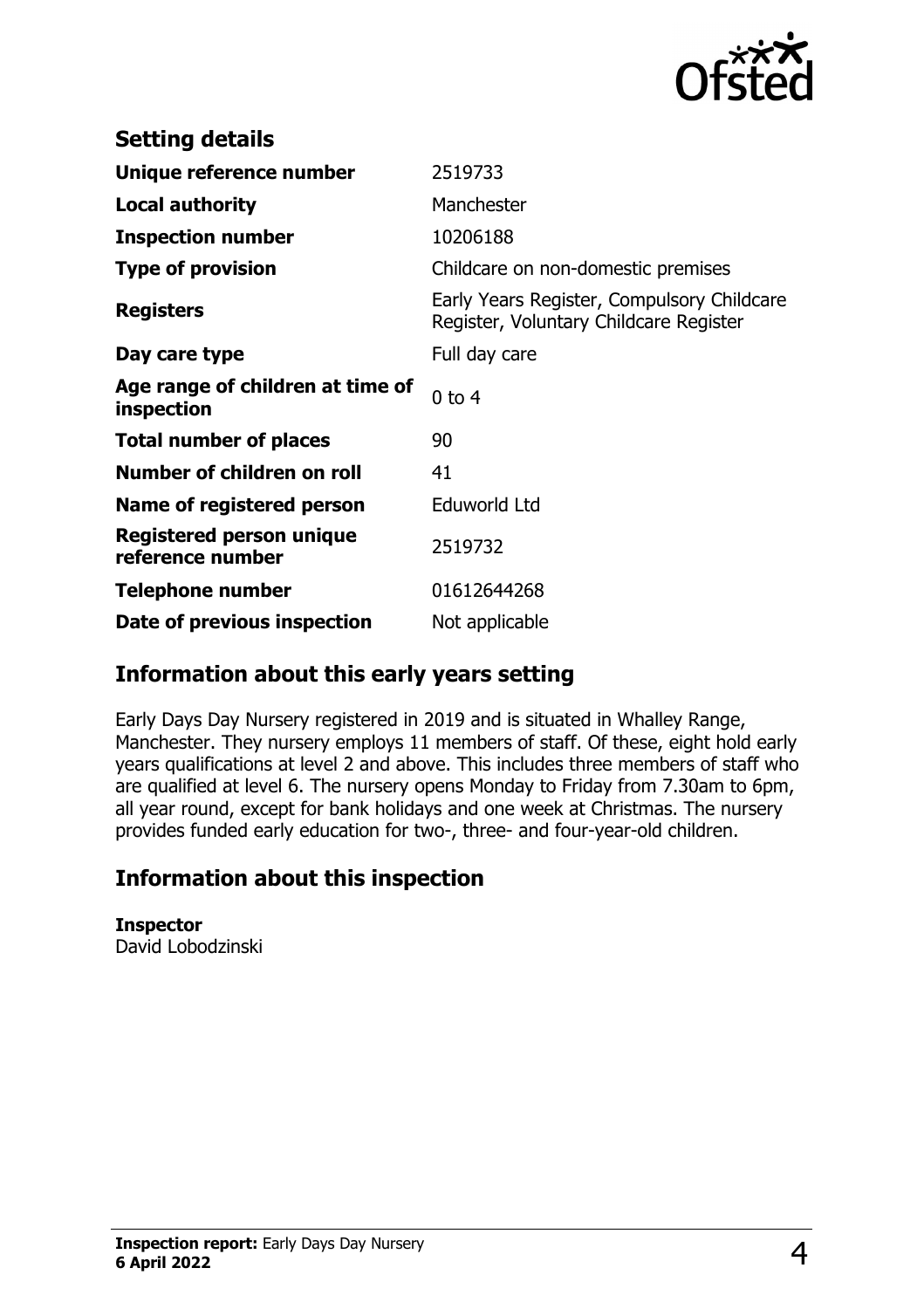

#### **Inspection activities**

- $\blacksquare$  This was the first routine inspection the provider received since the COVID-19 pandemic began. The inspector discussed the impact of the pandemic with the provider and has taken that into account in his evaluation.
- $\blacksquare$  The provider, the manager and the inspector completed a learning walk.
- $\blacksquare$  The inspector observed the interactions between staff and children throughout the day and evaluated the impact these had on children's learning.
- $\blacksquare$  A joint observation was carried out by the inspector and the manager.
- $\blacksquare$  The inspector held discussions with the provider, the manager, staff and children at appropriate times during the inspection.
- $\blacksquare$  Relevant documentation was reviewed by the inspector, including evidence of the suitability and training of staff.
- $\blacksquare$  The inspector obtained the views of parents through discussions.

We carried out this inspection under sections 49 and 50 of the Childcare Act 2006 on the quality and standards of provision that is registered on the Early Years Register. The registered person must ensure that this provision complies with the statutory framework for children's learning, development and care, known as the early years foundation stage.

If you are not happy with the inspection or the report, you can [complain to Ofsted](http://www.gov.uk/complain-ofsted-report).